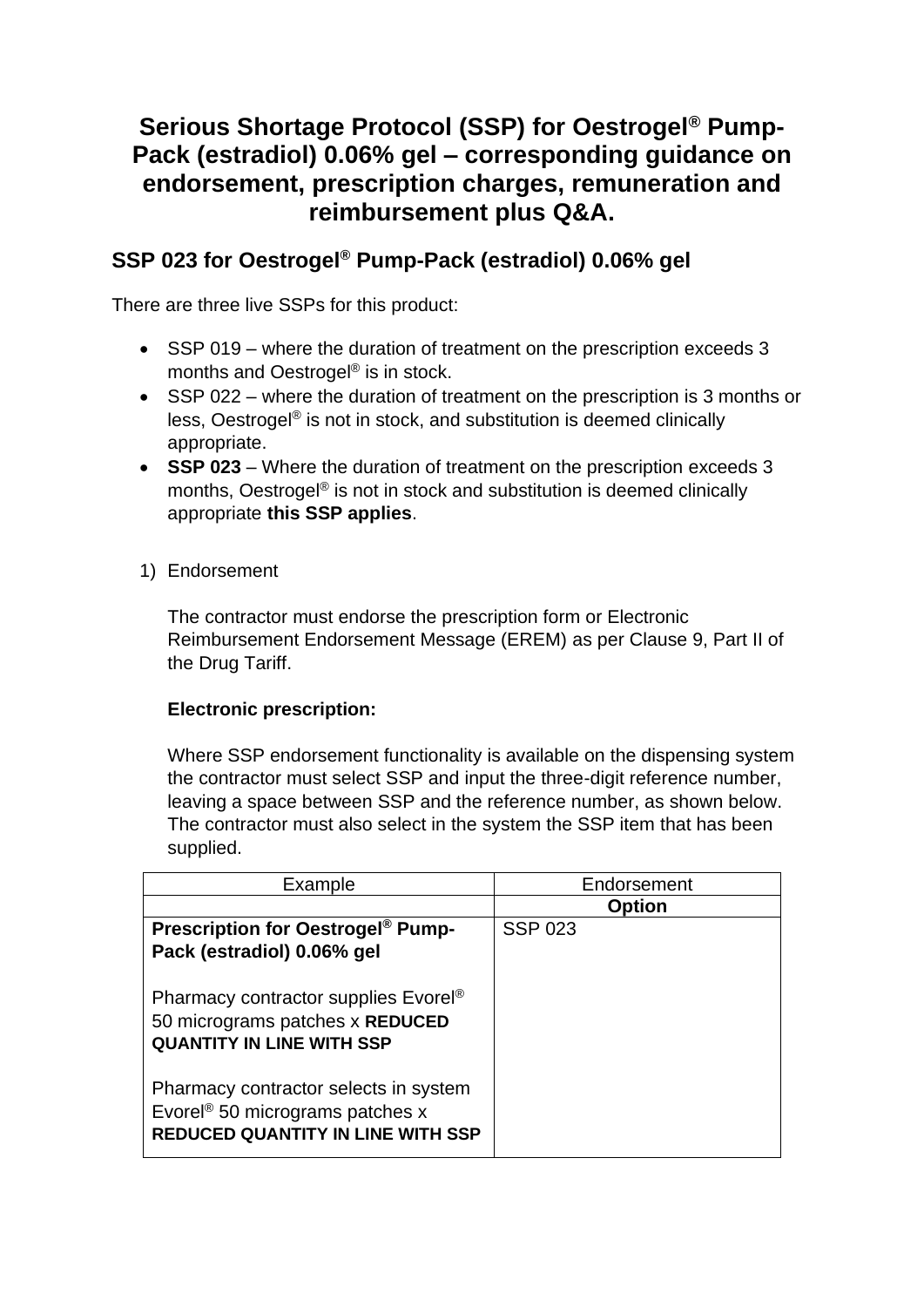### **Non-electronic prescription form:**

| Example                                                                                                                 | Endorsement                                                                                                                       |  |
|-------------------------------------------------------------------------------------------------------------------------|-----------------------------------------------------------------------------------------------------------------------------------|--|
|                                                                                                                         | <b>Option</b>                                                                                                                     |  |
| <b>Prescription for Oestrogel® Pump-</b>                                                                                | <b>SSP 023</b>                                                                                                                    |  |
| Pack (estradiol) 0.06% gel                                                                                              |                                                                                                                                   |  |
| Pharmacy contractor supplies Evorel <sup>®</sup><br>50 micrograms patches x REDUCED<br><b>QUANTITY IN LINE WITH SSP</b> | Pharmacy contractor endorses<br>Evorel <sup>®</sup> 50 micrograms patches<br><b>x REDUCED QUANTITY IN</b><br><b>LINE WITH SSP</b> |  |

2) Prescription charges

For supply in accordance with this SSP 023, no prescription charges will be applicable for Oestrogel® Pump-Pack (estradiol) 0.06% gel.

In order to ensure prescription charges are reconciled correctly, pharmacy contractors must endorse the correct SSP number.

3) Remuneration

Supply in accordance with this SSP 023 will result in the following fees being paid to the contactor:

- One Single Activity Fee (£1.27)
- One SSP fee (£5.35)
- 4) Reimbursement

The supplied product in accordance with this SSP 023 will be reimbursed as if it was dispensed against a prescription. In this instance, contractors will be reimbursed the NHS list price for the quantity supplied and endorsed for the specified products and strengths listed below:

- Evorel<sup>®</sup> patches (50, 75 and 100 micrograms)
- FemSeven<sup>®</sup> patches (50, 75 and 100 micrograms)
- Estraderm MX<sup>®</sup> patches (50, 75 and 100 micrograms)
- Progynova TS<sup>®</sup> patches (50 and 100 micrograms)

The reimbursement price will account for VAT payment.

## **Q&A**

#### **Will the SSP apply to cross-border prescriptions?**

Yes. Patients from England, Scotland, Wales or Northern Ireland who present their prescriptions for Oestrogel® Pump-Pack (estradiol) 0.06% gel are eligible to receive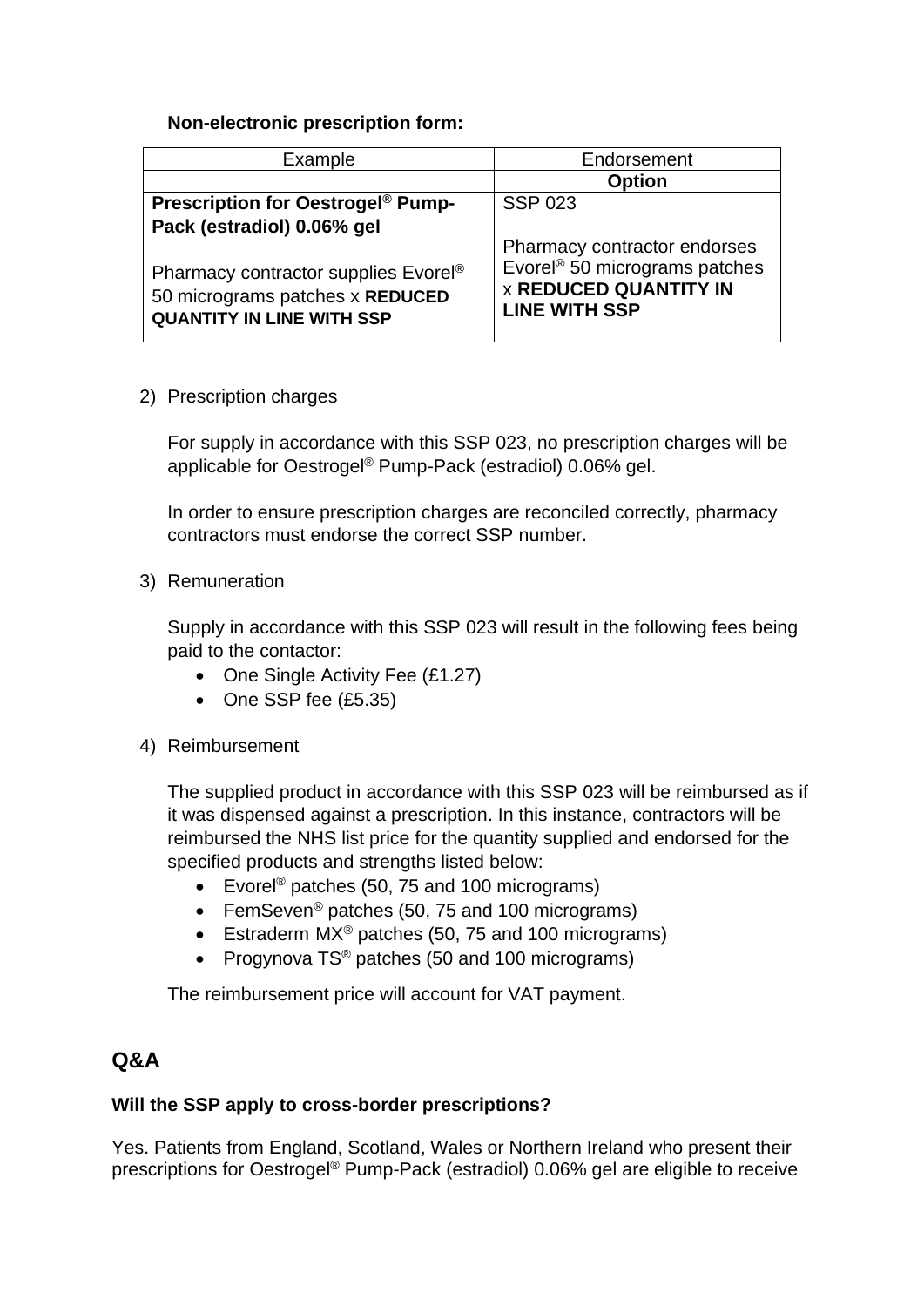a substituted product and a shorter duration of treatment under the terms of this SSP 023.

#### **Does the SSP apply to private prescriptions?**

Yes. The scope of this SSP 023 applies to valid prescriptions that meets the requirements of the Human Medicine Regulations 2012, so it would cover both NHS and private prescriptions, unless where it stated otherwise on the SSP itself.

#### **Will prescription charges apply under the SSP?**

As a supply in accordance with this SSP 023 is for a substituted product and a shorter duration compared to dispensing the prescription, for NHS prescriptions, no prescription charge will be applicable.

For patient's **EXEMPT** from prescription charges, the exemption should be marked in accordance with the usual procedure. When declaring prescription totals at the end of the month, pharmacists should continue to declare these prescriptions as exempt.

For patient's that **PAY** for their prescriptions, the pharmacist should mark on the prescription that a charge has been paid, however **NO** charge should be taken. When declaring prescription totals at the end of the month, pharmacists should declare these prescriptions as paid. The NHS Business Services Authority will amend total monthly figures to account for prescriptions covered by this SSP 023. In order for the NHS Business Services Authority to appropriately amend the total monthly figures that the prescription is correctly endorsed with the SSP number SSP 023.

#### **Can pharmacists use their professional judgement to supply an alternative product to patients?**

Supply in accordance with this SSP only allows supply of specific substitutions and limited to a three-month quantity when the prescription is for a longer duration. However, if the pharmacist thinks that an alternative product, other than those specified, would be suitable for the patient, they should either contact the prescriber to discuss this (with the patient's consent) or direct the patient back to the prescriber.

#### **How would the pharmacists determine the dosage of Oestrogel® and what should be supplied in accordance with this SSP?**

Where the prescribed dosage of Oestrogel<sup>®</sup> is unclear, the pharmacist will need to discuss with the patient *and* use their professional judgment. When determining what should be supplied in accordance with this SSP 023, please refer to Annex A.

#### **How would pharmacists determine a three-month supply?**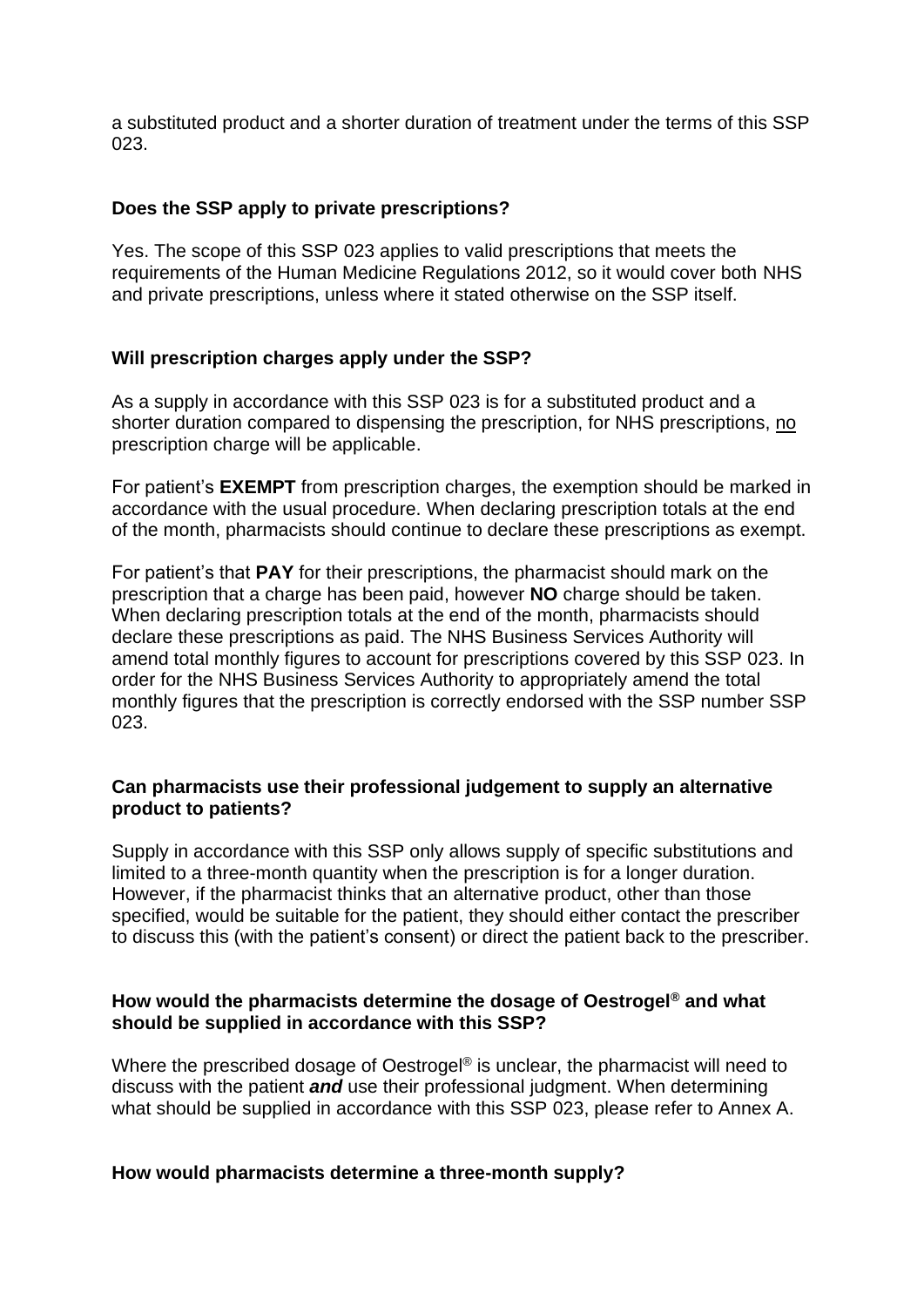Where it is not clear from the prescription what constitutes a three-month supply, the pharmacist will need to discuss with the patient *and* use their professional judgment.

#### **What should pharmacists supply if the prescription states less than three months' supply should be dispensed?**

If the prescription states that either three months' supply or less is to be supplied to the patient, the pharmacist should consider if supply in accordance with SSP 022 is appropriate.

#### **Can pharmacists supply more than three months' supply?**

No, in accordance with this SSP 023, pharmacists will only be able to supply three months' supply of the substituted product. Patients should be made aware that under the terms of this SSP 023, the prescription will be deemed complete, and no further supply can be made from the same prescription above the three-month quantity.

If the pharmacy contractor is able to source supply of Oestrogel® the pharmacist should consider if supply in accordance with SSP 019 would be appropriate.

#### **What can a pharmacist do if the patient does not consent to receiving the medicine supplied in accordance with this SSP?**

Where a patient does not consent to receiving a substituted product and a shorter duration of treatment in accordance with this SSP 023, the pharmacists should use their professional judgement to determine if other SSPs could be applicable.

Pharmacists in England must consider under their NHS terms of service if it is "reasonable and appropriate" to supply in accordance with this SSP 023 or another SSP, such as SSP 019 or SSP 022. If the pharmacist concludes that it is not reasonable or appropriate to supply the medication in accordance with any of the SSPs, the pharmacist must consider if they can dispense the prescription in the usual way 'in a reasonable timescale'. If they can, the ordinary obligation to dispense in accordance with the prescription applies. If they cannot, because the pharmacist has insufficient supply to fulfil the prescribed quantity within a reasonable timescale, the pharmacist may return the prescription, but if they do so, the pharmacist must provide the patient with appropriate advice about going back to the prescriber.

In the event that the pharmacist concludes that it is reasonable and appropriate to dispense in accordance with the SSP, but the patient persists in refusing to accept the option a substituted product and a shorter duration of treatment, the pharmacist may advise the patient that they will dispense in accordance with the SSP or not at all, if that is in accordance with their professional judgement.

The patient retains the right to either accept the professional decision of the pharmacist or to ask for their prescription to be returned to them.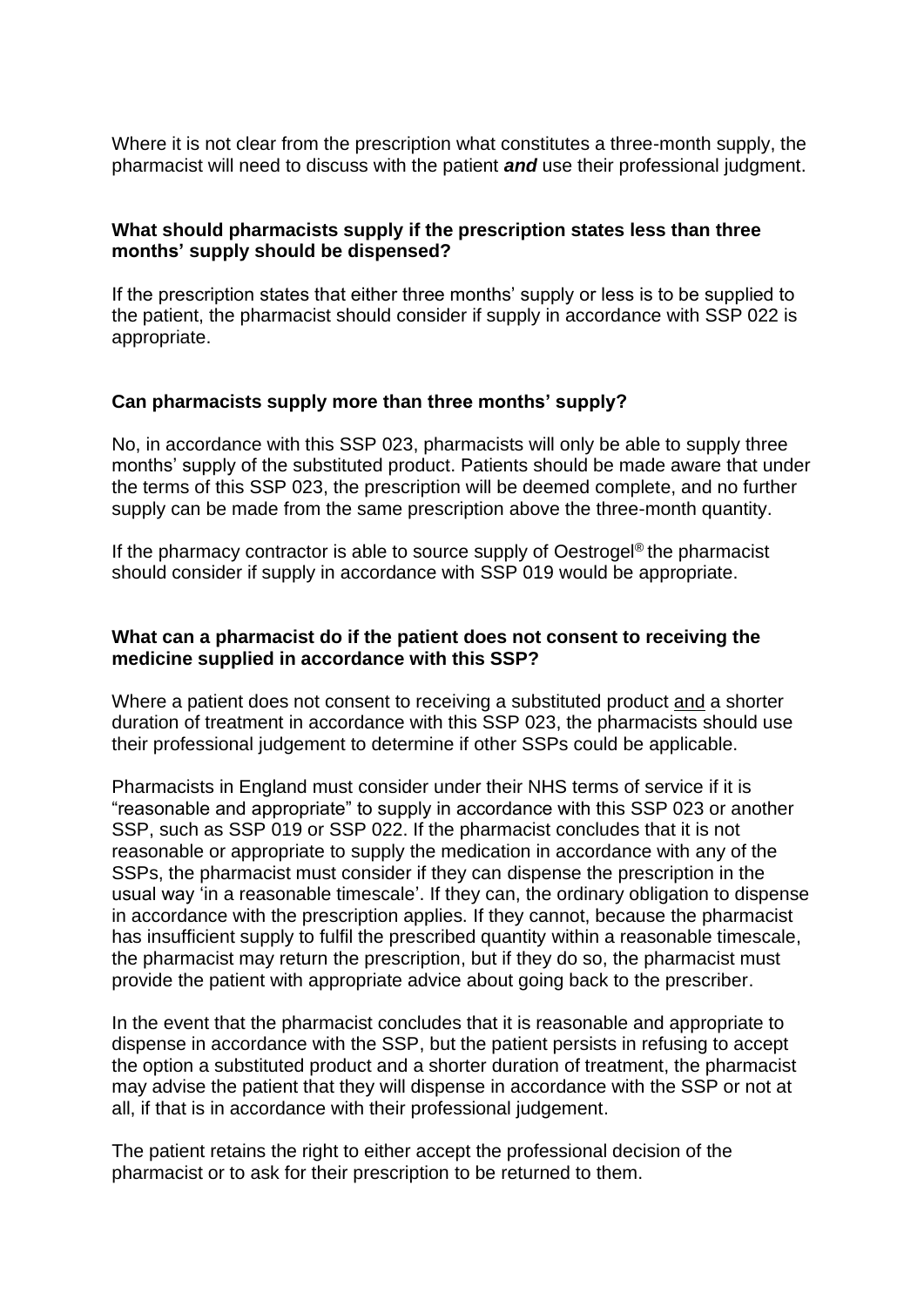#### **Does the SSP apply to other Hormone Replacement Therapies?**

No, this SSP 023 only applies to prescriptions for Oestrogel® Pump-Pack (estradiol) 0.06% gel.

#### **Is there any difference between the substituted products recommended?**

Yes. Pharmacists should be mindful of the different dosing regimens of the substituted products specified under this SSP 023. For example, whether the patches are administered once or twice weekly.

Pharmacists should use their professional judgement to select the appropriate substitution on the basis of the brands available to them.

#### **Does the SSP allow for estradiol brands not listed in Annex A to be substituted?**

No, only the brands and strengths of estradiol patches listed within Annex A can be dispensed in accordance with this SSP 023.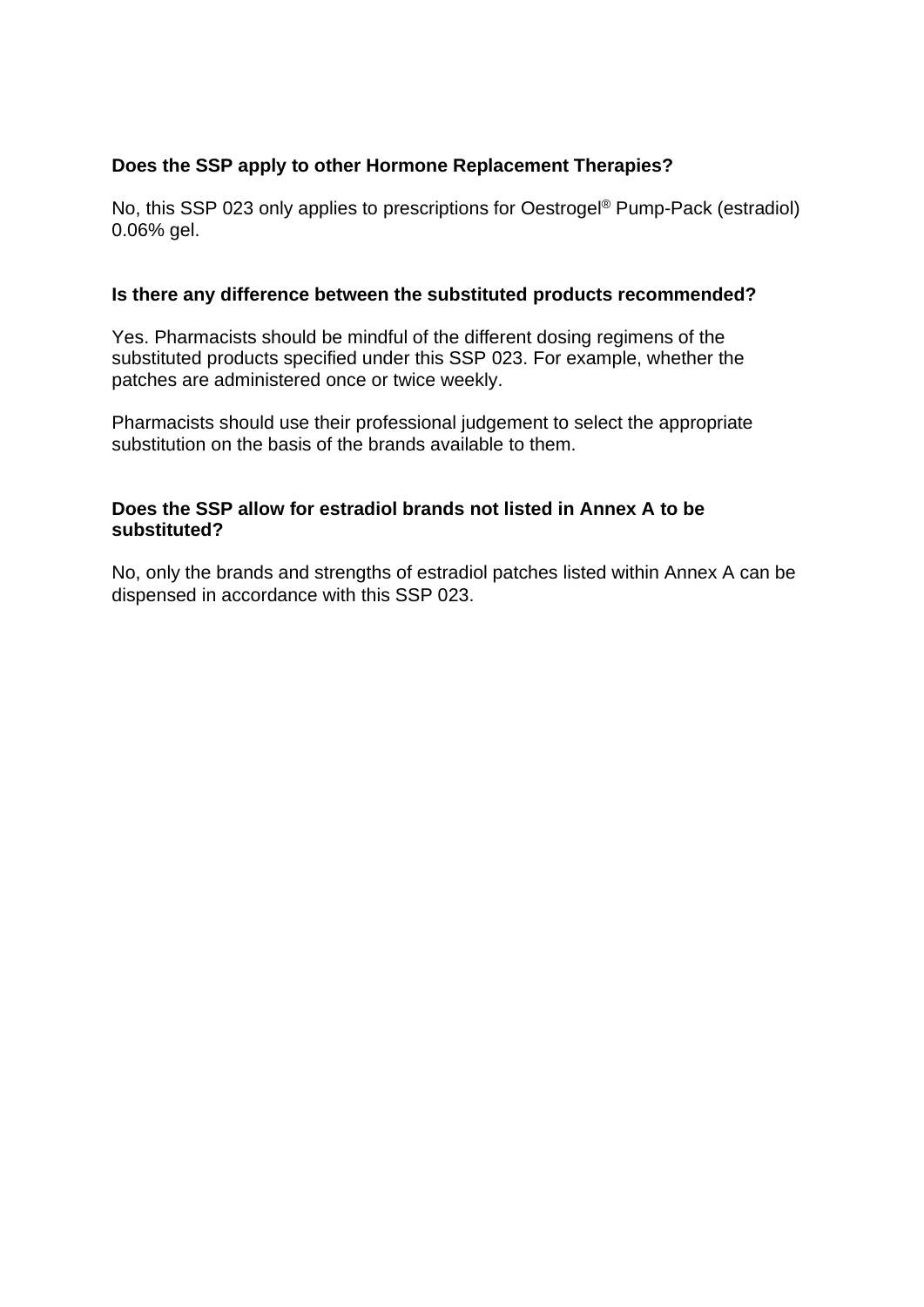**Annex A - Dose conversion of estradiol (Oestrogel® Pump-Pack) 0.06% gel to estradiol patches including the brands covered by this SSP**

| <b>Current daily</b><br>dose of estradiol<br>(Oestrogel <sup>®</sup><br><b>Pump-Pack)</b><br>0.06% gel | <b>Equivalent</b><br>dose of<br>estradiol<br>patch | <b>Patch options</b>          | <b>Dosing</b>                          | <b>Quantity to supply</b>                                                                          | <b>Availability</b>                       |
|--------------------------------------------------------------------------------------------------------|----------------------------------------------------|-------------------------------|----------------------------------------|----------------------------------------------------------------------------------------------------|-------------------------------------------|
| 2 pumps daily                                                                                          | 50<br>microgram<br>patch                           | Progynova<br>TS®              | Apply one patch<br><b>WEEKLY</b>       | Per 80g pack of Oestrogel <sup>®</sup> prescribed<br>supply<br>4 Progynova TS <sup>®</sup> patches | Can support a partial<br>uplift in demand |
|                                                                                                        |                                                    | FemSeven <sup>®</sup>         | Apply one patch<br><b>WEEKLY</b>       | Per 80g pack of Oestrogel <sup>®</sup> prescribed<br>supply<br>4 FemSeven <sup>®</sup> patches     | Can support a partial<br>uplift in demand |
|                                                                                                        |                                                    | Evorel <sup>®</sup>           | Apply one patch<br><b>TWICE WEEKLY</b> | Per 80g pack of Oestrogel <sup>®</sup> prescribed<br>supply<br>8 Evorel <sup>®</sup> patches       | Can support a partial<br>uplift in demand |
|                                                                                                        |                                                    | Estraderm<br>$MX^{\circledR}$ | Apply one patch<br><b>TWICE WEEKLY</b> | Per 80g pack of Oestrogel® prescribed<br>supply<br>8 Estraderm MX <sup>®</sup> patches             | Can support a partial<br>uplift in demand |
| 3 pumps daily                                                                                          | 75<br>microgram<br>patch                           | FemSeven <sup>®</sup>         | Apply one patch<br><b>WEEKLY</b>       | Per 80q pack of Oestrogel <sup>®</sup> prescribed<br>supply<br>3 FemSeven <sup>®</sup> patches     | Can support a partial<br>uplift in demand |
|                                                                                                        |                                                    | $E$ vorel®                    | Apply one patch<br><b>TWICE WEEKLY</b> | Per 80g pack of Oestrogel® prescribed<br>supply<br>6 Evorel <sup>®</sup> patches                   | Can support a partial<br>uplift in demand |